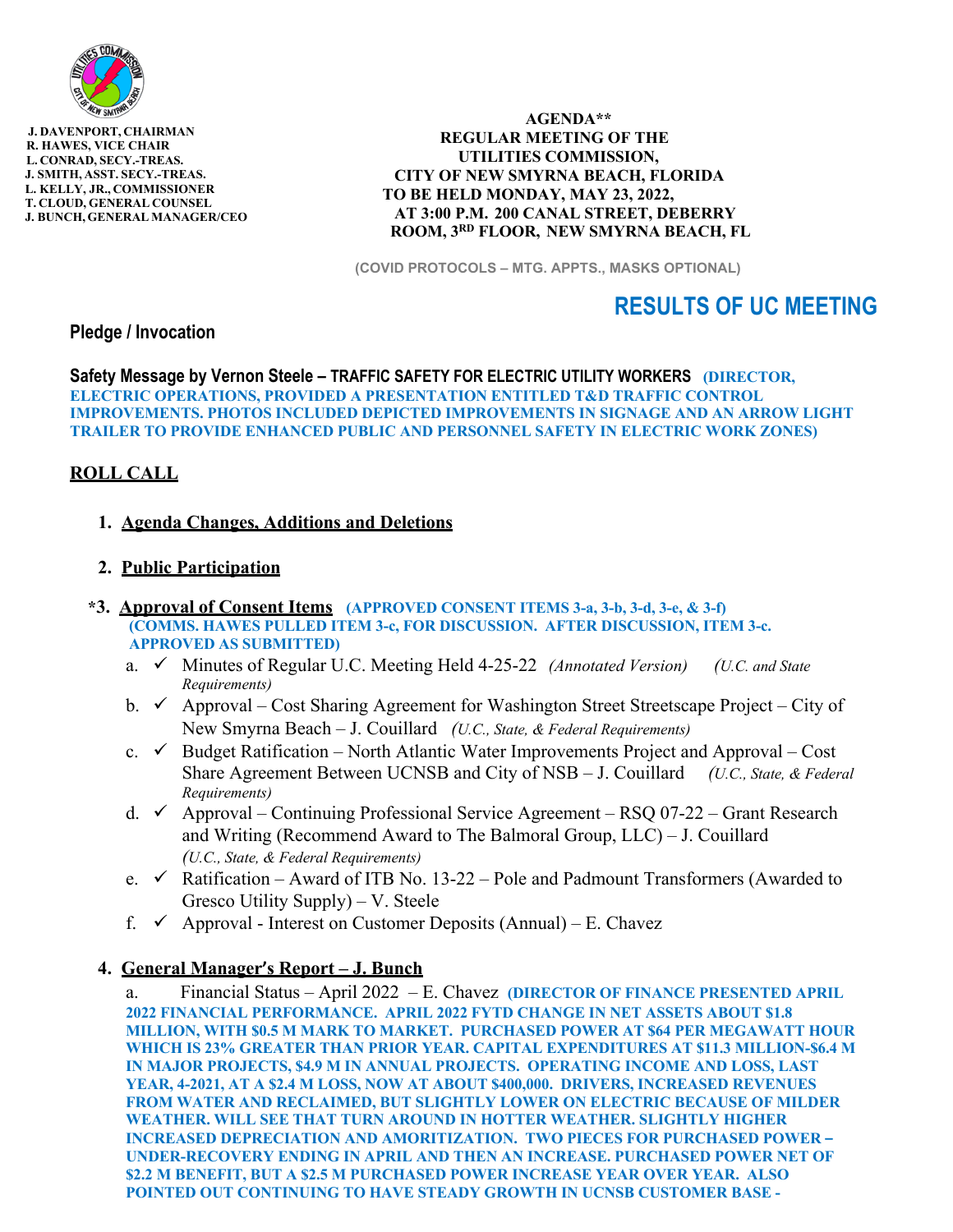

 **J. DAVENPORT, CHAIRMAN R. HAWES, VICE CHAIR L. CONRAD, SECY.-TREAS. J. SMITH, ASST. SECY.-TREAS. L. KELLY, JR., COMMISSIONER T. CLOUD, GENERAL COUNSEL J. BUNCH, GENERAL MANAGER/CEO** 

 **AGENDA\*\* REGULAR MEETING OF THE UTILITIES COMMISSION, CITY OF NEW SMYRNA BEACH, FLORIDA TO BE HELD MONDAY, MAY 23, 2022, AT 3:00 P.M. 200 CANAL STREET, DEBERRY ROOM, 3RD FLOOR, NEW SMYRNA BEACH, FL** 

**(COVID PROTOCOLS – MTG. APPTS., MASKS OPTIONAL)** 

## **RESULTS OF UC MEETING**

### **4. General Manager's Report – J. Bunch**

a. Financial Status – April 2022 – E. Chavez **(cont.)**

**1.9% INCREASE IN ELECTRIC, 1.8% IN WATER, 1.1% IN WASTEWATER, AND 8.6% IN RECLAIMED WATER) (GM-CEO THEN DISCUSSED A FEW SLIDES TRACKING U.C. FIELD OR DEVELOPER-DRIVEN ACTIVITY. EXPLAINED IN 2019 ALL ELEMENTS OF THIS PROCESS PEAKED OUT IN TERMS OF VALUE. ALSO HAD SIMILAR PEAK IN "STARTS" WHICH THEN DROPPED OFF IN 2020. COMPLETIONS - INSTALLING METERS AND OBTAINING CO'S, PEAKED IN 2020. THE TIME FOR WHEN A BUILDER APPLIES FOR METER(S) AND GOING THROUGH TO COMPLETION, HAS MORE THAN DOUBLED. PROBABLY DUE TO MATERIALS AND RESOURCE CHALLENGES. AT THIS POINT, DEVELOPMENT FRONT-END ACTIVITY HAS WANED, AND BASED ON HISTORICAL ACTIVITIES, STARTS AND COMPLETIONS MAY NOW ALSO FALL OFF BUT HASN'T HAPPENED IN A NOTABLE AMOUNT AT THIS POINT IN TIME. ALSO POINTED OUT RESIDENTIAL DOMINATES UCNSB DEVELOPMENT ACTIVITY, IN VOLUME AND DOLLARS) (CHAIRMAN DAVENPORT REQUESTED INFO. TO BE PROVIDED TO COMMS. RE: UPCOMING / PLANNED DEVELOPMENT ACTIVITIES. CITY OF NSB DEVELOPMENT REPORT TO BE PROVIDED AND UCNSB ENGINEERING WILL INCLUDE SOME LOS ON PENDING DA'S IN THE GM REPORT)**

b. Presentation – Solar Power Update – T. Beyrle **(DIRECTOR, SYSTEM OPS. PROVIDED PRESENTATION RE: UPDATE/RECAP OF FMPA PHASE II SOLAR PROJECT, COMMERCIAL OP. EXPECTED BY END OF 2023, U.C. COMMITMENT 10 MW, PRICE AT \$28/MWh, APPROX. 5% OF TOTAL CURRENT ANNUAL POWER SUPPLY. PROJECT MAY BE DELAYED DUE TO US DEPT. OF COMMERCE INVESTIGATION INTO SOLAR PANEL TARIFF MATTERS. ADDITIONAL PROPOSED SOLAR PROJECT NOW ONGOING, FMPA PHASE III. TWO TO FIVE SITES, DUKE AND FPL INTERCONNECTIONS, INCLUDES OPTIONS FOR CO-LOCATED BATTERY STORAGE AND POTENTIAL FUTURE INSTALLATION. COMM. OP. EXPECTED BY END OF 2026. IF U.C. PARTICIPATES, EST. 5-10 MW RANGE, EST. \$34/MWh COST CEILING VS. UC AGGREGATE SUPPLY COST OF APPROX. \$65 YTD. U.C STAFF ANALYZING POWER SUPPLY NEEDS, RECOMMENDATIONS EXPECTED AT 6-27-22 REGULAR UC MTG. ALSO MENTIONED FINAL REPORT RE: SOLAR CAPACITY ON U.C.'S WESTERN UTILITY COMPLEX SITE FORTHCOMING.**

c. Introduction – Josef Grusauskas, Director of Water Resources and Heather Carrizales, Manager, Human Resources – J. Bunch **(BOTH EMPLOYEES INTRODUCED TO COMMISSION AND PROVIDED SHORT BIO'S)**

d. 2021 Consumer Confidence Report (CCR) – Water Quality Report – J. Grusauskas *(available online at https://www.ucnsb.org/wqr or call 386-427-1361 for a paper copy)* **(DIRECTOR, WATER RESOURCES, PROVIDED A COPY OF U.C.'S 2021 WATER QUALITY REPORT, AKA CCR. EXPLAINED THIS REPORT WILL BE DISTRIBUTED ELECTRONICALLY TO CUSTOMERS THIS YEAR. A NOTE WILL BE DISPLAYED AT THE BOTTOM OF UTILITY BILLS FOR THREE MONTHS. CUSTOMERS MAY REQUEST A PAPER COPY IF DESIRED. MENTIONED THE CURRENT, ONGOING CHLORINE WATER SYSTEM FLUSH, PLANNED TWICE PER YEAR, MAY BE ADJUSTING SCHEDULE TO AVOID HOLIDAYS WHEN POSSIBLE. ALSO BRIEFLY DISCUSSED PLANNED CIP WATER PLANT IMPROVEMENTS)**